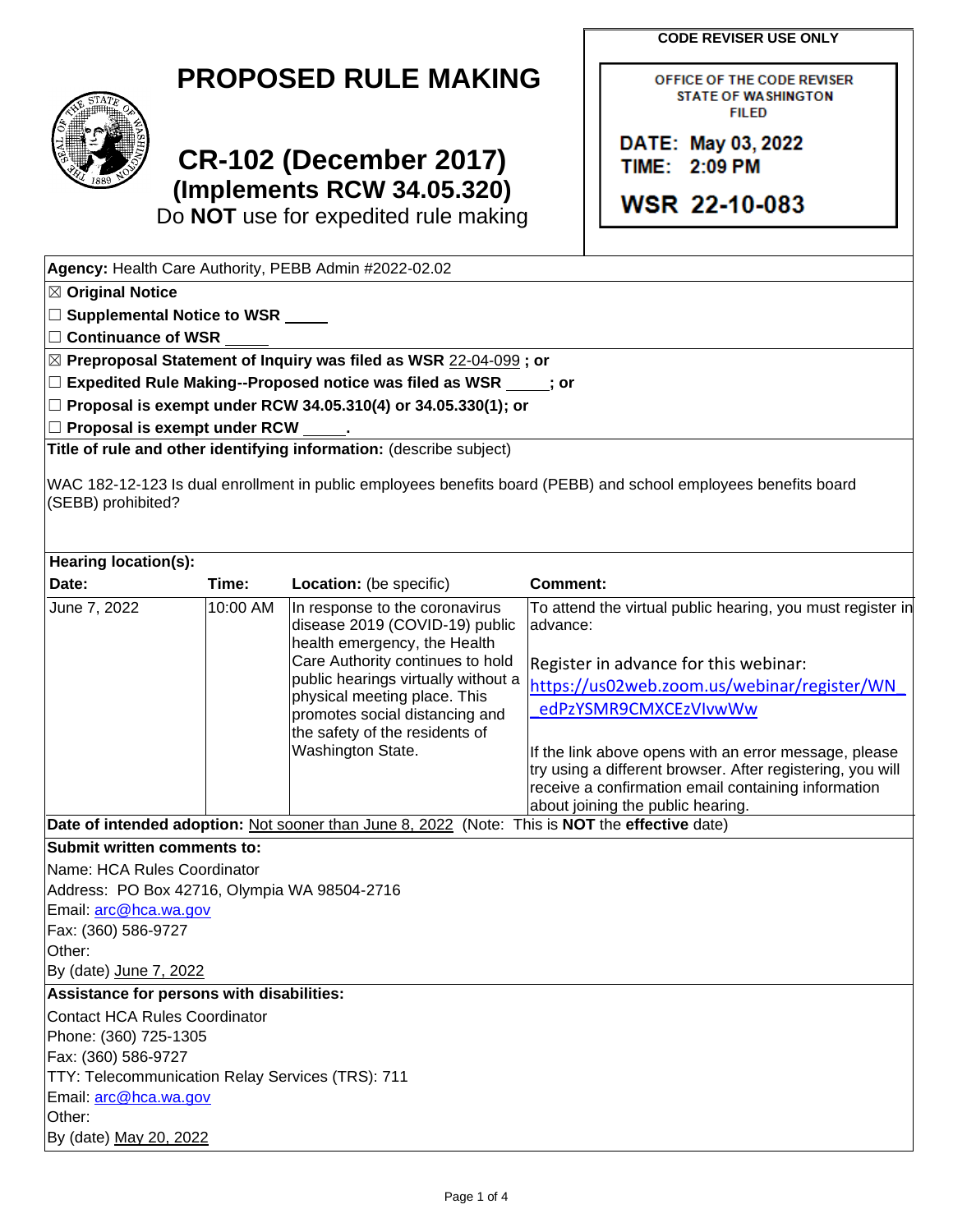**Purpose of the proposal and its anticipated effects, including any changes in existing rules:** The purpose of this proposal is to implement a policy resolution and to make technical amendments to support the Public Employees Benefits Board (PEBB) Program:

## **1. Implement Public Employees Benefits (PEB) Board Policy Resolution:**

• Amended WAC 182-12-123 to implement Policy Resolution PEBB 2022-02 employees may waive enrollment in dental.

## **2. Make other technical amendments:**

• Amended WAC 182-12-123 to add specific timelines when an employee must resolve their dual enrollment, to update citation references, to include additional WAC references, to clarify specific timelines when a school employee must resolve their dual enrollment, to provide a technical correction, and to add new language related to reinstating coverage retroactively.

| Reasons supporting proposal: See purpose statement.                                        |                                                     |                                                                                                               |                              |  |  |  |
|--------------------------------------------------------------------------------------------|-----------------------------------------------------|---------------------------------------------------------------------------------------------------------------|------------------------------|--|--|--|
|                                                                                            |                                                     |                                                                                                               |                              |  |  |  |
|                                                                                            |                                                     |                                                                                                               |                              |  |  |  |
|                                                                                            |                                                     |                                                                                                               |                              |  |  |  |
|                                                                                            |                                                     | Statutory authority for adoption: RCW 41.05.021, 41.05.160, Policy Resolution PEBB 2022-02                    |                              |  |  |  |
|                                                                                            |                                                     |                                                                                                               |                              |  |  |  |
|                                                                                            | Statute being implemented: RCW 41.05.021, 41.05.160 |                                                                                                               |                              |  |  |  |
|                                                                                            |                                                     |                                                                                                               |                              |  |  |  |
| Is rule necessary because of a:                                                            |                                                     |                                                                                                               |                              |  |  |  |
| Federal Law?                                                                               |                                                     |                                                                                                               | $\boxtimes$ No<br>Yes        |  |  |  |
| <b>Federal Court Decision?</b>                                                             | Yes<br>$\boxtimes$ No                               |                                                                                                               |                              |  |  |  |
| <b>State Court Decision?</b>                                                               | $\Box$ Yes<br>$\boxtimes$ No                        |                                                                                                               |                              |  |  |  |
| If yes, CITATION:                                                                          |                                                     | Agency comments or recommendations, if any, as to statutory language, implementation, enforcement, and fiscal |                              |  |  |  |
|                                                                                            |                                                     |                                                                                                               |                              |  |  |  |
|                                                                                            |                                                     | Name of proponent: (person or organization) Health Care Authority                                             | $\Box$ Private               |  |  |  |
|                                                                                            |                                                     |                                                                                                               | $\Box$ Public                |  |  |  |
|                                                                                            | Name of agency personnel responsible for:           |                                                                                                               | ⊠ Governmental               |  |  |  |
|                                                                                            | Name                                                | <b>Office Location</b>                                                                                        | Phone                        |  |  |  |
|                                                                                            |                                                     |                                                                                                               |                              |  |  |  |
| Drafting:                                                                                  | Stella Ng                                           | PO Box 42716, Olympia WA 98504-2716                                                                           | 360-725-0883                 |  |  |  |
| Implementation:                                                                            | <b>Barbara Scott</b>                                | PO Box 42716, Olympia WA 98504-2716                                                                           | 360-725-0830                 |  |  |  |
| Enforcement:                                                                               | Jean Bui                                            | PO Box 42716, Olympia WA 98504-2716                                                                           | 360-725-1858                 |  |  |  |
|                                                                                            |                                                     | Is a school district fiscal impact statement required under RCW 28A.305.135?                                  | $\Box$ Yes<br>$\boxtimes$ No |  |  |  |
| If yes, insert statement here:                                                             |                                                     |                                                                                                               |                              |  |  |  |
| The public may obtain a copy of the school district fiscal impact statement by contacting: |                                                     |                                                                                                               |                              |  |  |  |
| Name:                                                                                      |                                                     |                                                                                                               |                              |  |  |  |
| Address:                                                                                   |                                                     |                                                                                                               |                              |  |  |  |
| Phone:                                                                                     |                                                     |                                                                                                               |                              |  |  |  |
| Fax:                                                                                       |                                                     |                                                                                                               |                              |  |  |  |
| TTY:                                                                                       |                                                     |                                                                                                               |                              |  |  |  |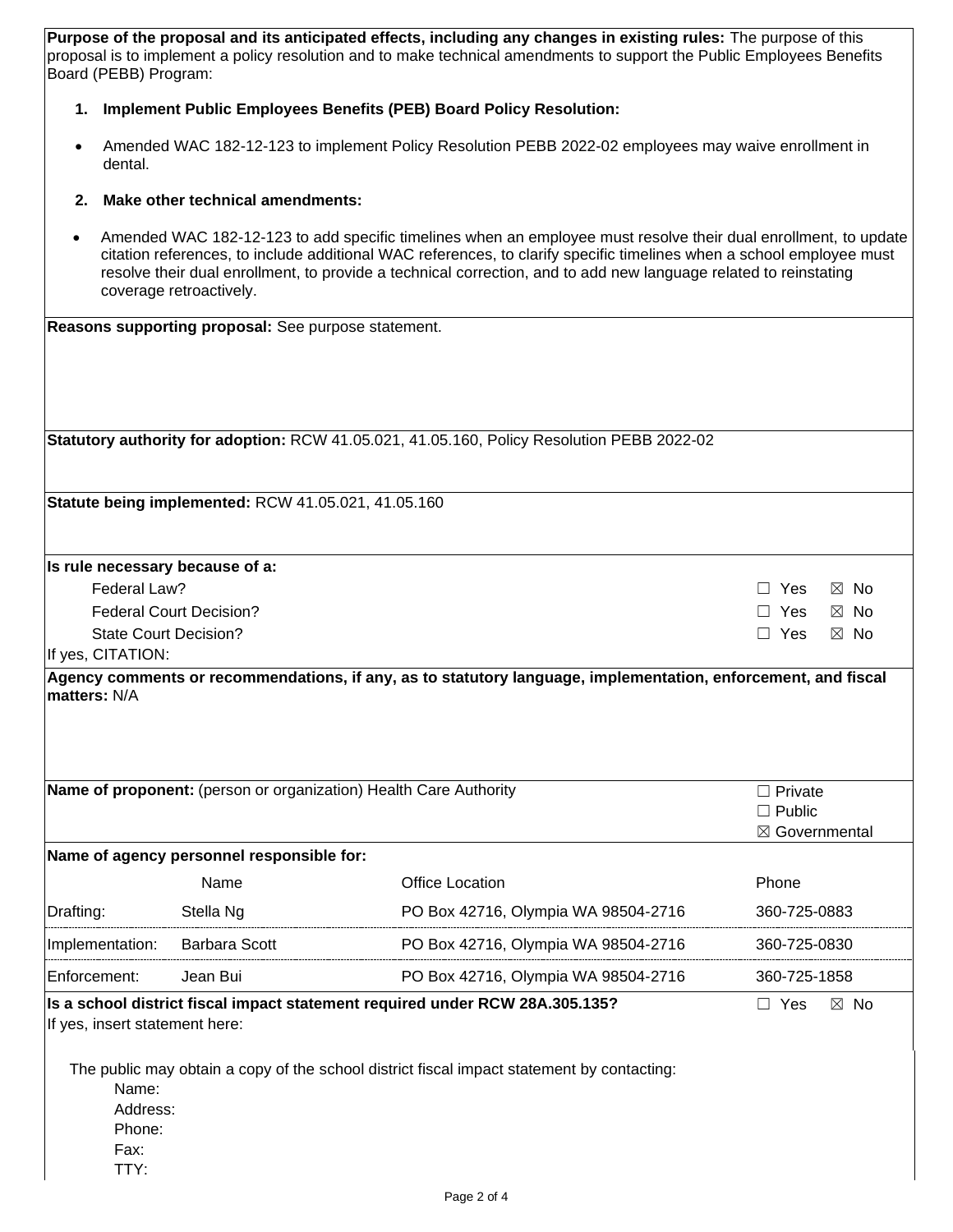|                                                                                                                                                                                            | Email:<br>Other:                                                                                                                                                                                                                                    |        |                                                                                                                                |  |  |  |  |
|--------------------------------------------------------------------------------------------------------------------------------------------------------------------------------------------|-----------------------------------------------------------------------------------------------------------------------------------------------------------------------------------------------------------------------------------------------------|--------|--------------------------------------------------------------------------------------------------------------------------------|--|--|--|--|
|                                                                                                                                                                                            | Is a cost-benefit analysis required under RCW 34.05.328?                                                                                                                                                                                            |        |                                                                                                                                |  |  |  |  |
| $\Box$ Yes: A preliminary cost-benefit analysis may be obtained by contacting:                                                                                                             |                                                                                                                                                                                                                                                     |        |                                                                                                                                |  |  |  |  |
|                                                                                                                                                                                            | Name:                                                                                                                                                                                                                                               |        |                                                                                                                                |  |  |  |  |
|                                                                                                                                                                                            | Address:                                                                                                                                                                                                                                            |        |                                                                                                                                |  |  |  |  |
|                                                                                                                                                                                            | Phone:                                                                                                                                                                                                                                              |        |                                                                                                                                |  |  |  |  |
| Fax:                                                                                                                                                                                       |                                                                                                                                                                                                                                                     |        |                                                                                                                                |  |  |  |  |
|                                                                                                                                                                                            | TTY:                                                                                                                                                                                                                                                |        |                                                                                                                                |  |  |  |  |
|                                                                                                                                                                                            | Email:                                                                                                                                                                                                                                              |        |                                                                                                                                |  |  |  |  |
|                                                                                                                                                                                            | Other:                                                                                                                                                                                                                                              |        |                                                                                                                                |  |  |  |  |
| $\boxtimes$ No:                                                                                                                                                                            |                                                                                                                                                                                                                                                     |        | Please explain: RCW 34.05.328 does not apply to Health Care Authority rules unless requested by the Joint                      |  |  |  |  |
|                                                                                                                                                                                            | Administrative Rules Review Committee or applied voluntarily.                                                                                                                                                                                       |        |                                                                                                                                |  |  |  |  |
|                                                                                                                                                                                            | Regulatory Fairness Act Cost Considerations for a Small Business Economic Impact Statement:                                                                                                                                                         |        | This rule proposal, or portions of the proposal, may be exempt from requirements of the Regulatory Fairness Act (see           |  |  |  |  |
|                                                                                                                                                                                            | chapter 19.85 RCW). Please check the box for any applicable exemption(s):                                                                                                                                                                           |        |                                                                                                                                |  |  |  |  |
|                                                                                                                                                                                            | $\Box$ This rule proposal, or portions of the proposal, is exempt under RCW 19.85.061 because this rule making is being<br>adopted solely to conform and/or comply with federal statute or regulations. Please cite the specific federal statute or |        |                                                                                                                                |  |  |  |  |
|                                                                                                                                                                                            |                                                                                                                                                                                                                                                     |        | regulation this rule is being adopted to conform or comply with, and describe the consequences to the state if the rule is not |  |  |  |  |
| adopted.                                                                                                                                                                                   |                                                                                                                                                                                                                                                     |        |                                                                                                                                |  |  |  |  |
| Citation and description:                                                                                                                                                                  |                                                                                                                                                                                                                                                     |        |                                                                                                                                |  |  |  |  |
|                                                                                                                                                                                            |                                                                                                                                                                                                                                                     |        | $\Box$ This rule proposal, or portions of the proposal, is exempt because the agency has completed the pilot rule process      |  |  |  |  |
|                                                                                                                                                                                            | defined by RCW 34.05.313 before filing the notice of this proposed rule.                                                                                                                                                                            |        |                                                                                                                                |  |  |  |  |
|                                                                                                                                                                                            | adopted by a referendum.                                                                                                                                                                                                                            |        | $\Box$ This rule proposal, or portions of the proposal, is exempt under the provisions of RCW 15.65.570(2) because it was      |  |  |  |  |
|                                                                                                                                                                                            | $\Box$ This rule proposal, or portions of the proposal, is exempt under RCW 19.85.025(3). Check all that apply:                                                                                                                                     |        |                                                                                                                                |  |  |  |  |
|                                                                                                                                                                                            |                                                                                                                                                                                                                                                     |        |                                                                                                                                |  |  |  |  |
| $\Box$                                                                                                                                                                                     | RCW 34.05.310 (4)(b)                                                                                                                                                                                                                                | $\Box$ | RCW 34.05.310 (4)(e)                                                                                                           |  |  |  |  |
|                                                                                                                                                                                            | (Internal government operations)                                                                                                                                                                                                                    |        | (Dictated by statute)                                                                                                          |  |  |  |  |
| $\Box$                                                                                                                                                                                     | RCW 34.05.310 (4)(c)                                                                                                                                                                                                                                | $\Box$ | RCW 34.05.310 (4)(f)                                                                                                           |  |  |  |  |
|                                                                                                                                                                                            | (Incorporation by reference)                                                                                                                                                                                                                        |        | (Set or adjust fees)                                                                                                           |  |  |  |  |
| $\Box$                                                                                                                                                                                     | RCW 34.05.310 (4)(d)                                                                                                                                                                                                                                | Ш      | RCW 34.05.310 (4)(g)                                                                                                           |  |  |  |  |
|                                                                                                                                                                                            | (Correct or clarify language)                                                                                                                                                                                                                       |        | (i) Relating to agency hearings; or (ii) process                                                                               |  |  |  |  |
|                                                                                                                                                                                            |                                                                                                                                                                                                                                                     |        | requirements for applying to an agency for a license<br>or permit)                                                             |  |  |  |  |
|                                                                                                                                                                                            |                                                                                                                                                                                                                                                     |        |                                                                                                                                |  |  |  |  |
|                                                                                                                                                                                            | $\Box$ This rule proposal, or portions of the proposal, is exempt under RCW $\_\_\_\_\.\$<br>Explanation of exemptions, if necessary:                                                                                                               |        |                                                                                                                                |  |  |  |  |
|                                                                                                                                                                                            |                                                                                                                                                                                                                                                     |        |                                                                                                                                |  |  |  |  |
|                                                                                                                                                                                            | <b>COMPLETE THIS SECTION ONLY IF NO EXEMPTION APPLIES</b>                                                                                                                                                                                           |        |                                                                                                                                |  |  |  |  |
|                                                                                                                                                                                            |                                                                                                                                                                                                                                                     |        | If the proposed rule is not exempt, does it impose more-than-minor costs (as defined by RCW 19.85.020(2)) on businesses?       |  |  |  |  |
| Briefly summarize the agency's analysis showing how costs were calculated. These rules do not apply to small<br>$\boxtimes$ No                                                             |                                                                                                                                                                                                                                                     |        |                                                                                                                                |  |  |  |  |
| businesses.                                                                                                                                                                                |                                                                                                                                                                                                                                                     |        |                                                                                                                                |  |  |  |  |
| Calculations show the rule proposal likely imposes more-than-minor cost to businesses, and a small business<br>$\Box$ Yes<br>economic impact statement is required. Insert statement here: |                                                                                                                                                                                                                                                     |        |                                                                                                                                |  |  |  |  |
|                                                                                                                                                                                            |                                                                                                                                                                                                                                                     |        |                                                                                                                                |  |  |  |  |
|                                                                                                                                                                                            |                                                                                                                                                                                                                                                     |        |                                                                                                                                |  |  |  |  |
| contacting:                                                                                                                                                                                |                                                                                                                                                                                                                                                     |        | The public may obtain a copy of the small business economic impact statement or the detailed cost calculations by              |  |  |  |  |
|                                                                                                                                                                                            | Name:                                                                                                                                                                                                                                               |        |                                                                                                                                |  |  |  |  |
| Address:                                                                                                                                                                                   |                                                                                                                                                                                                                                                     |        |                                                                                                                                |  |  |  |  |
| Phone:                                                                                                                                                                                     |                                                                                                                                                                                                                                                     |        |                                                                                                                                |  |  |  |  |
| Fax:                                                                                                                                                                                       |                                                                                                                                                                                                                                                     |        |                                                                                                                                |  |  |  |  |
| TTY:                                                                                                                                                                                       |                                                                                                                                                                                                                                                     |        |                                                                                                                                |  |  |  |  |
|                                                                                                                                                                                            | Email:                                                                                                                                                                                                                                              |        |                                                                                                                                |  |  |  |  |
|                                                                                                                                                                                            | Other:                                                                                                                                                                                                                                              |        |                                                                                                                                |  |  |  |  |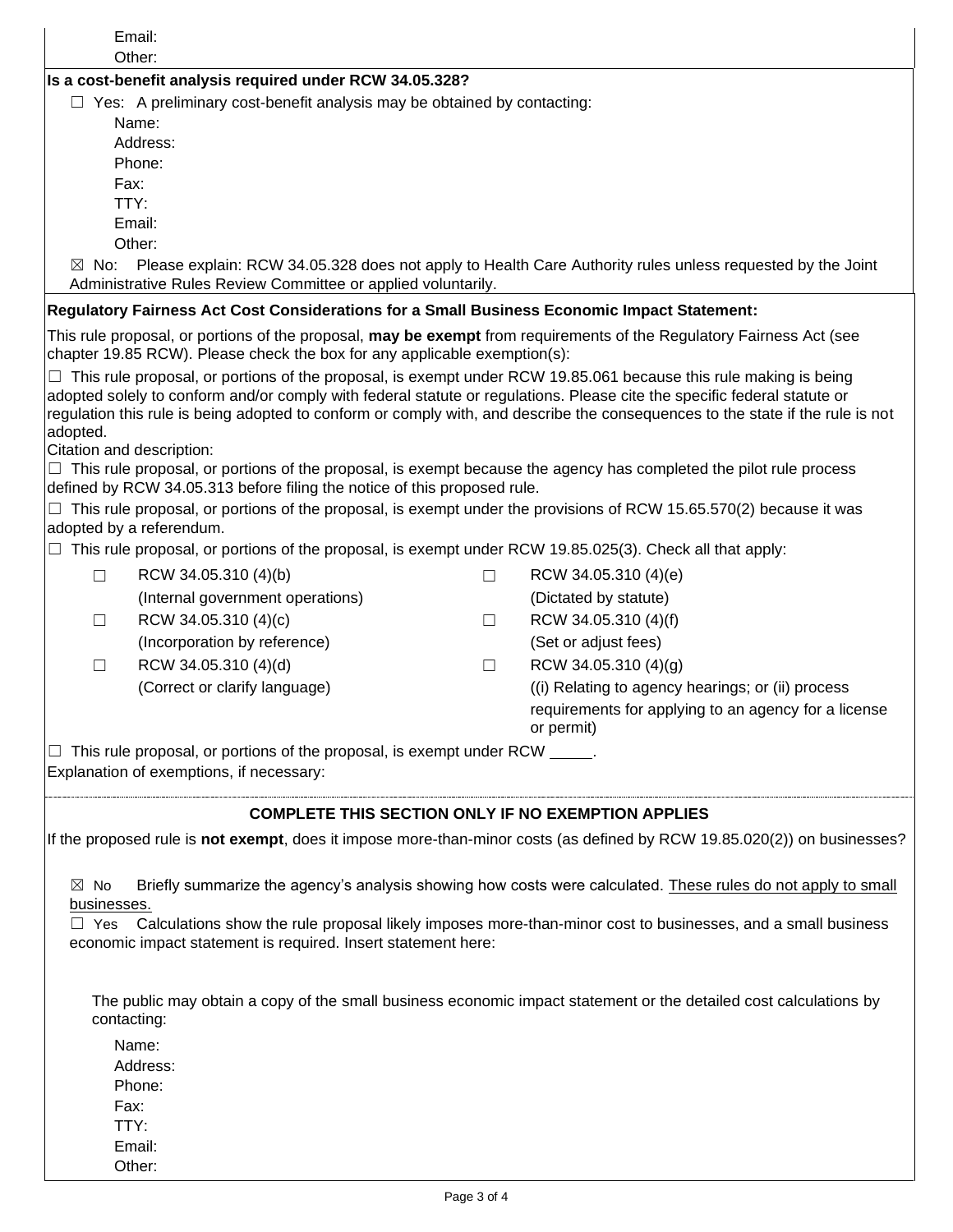| <b>Date:</b> May 3, 2022            | Signature: |
|-------------------------------------|------------|
| Name: Wendy Barcus                  | would      |
| <b>Title: HCA Rules Coordinator</b> |            |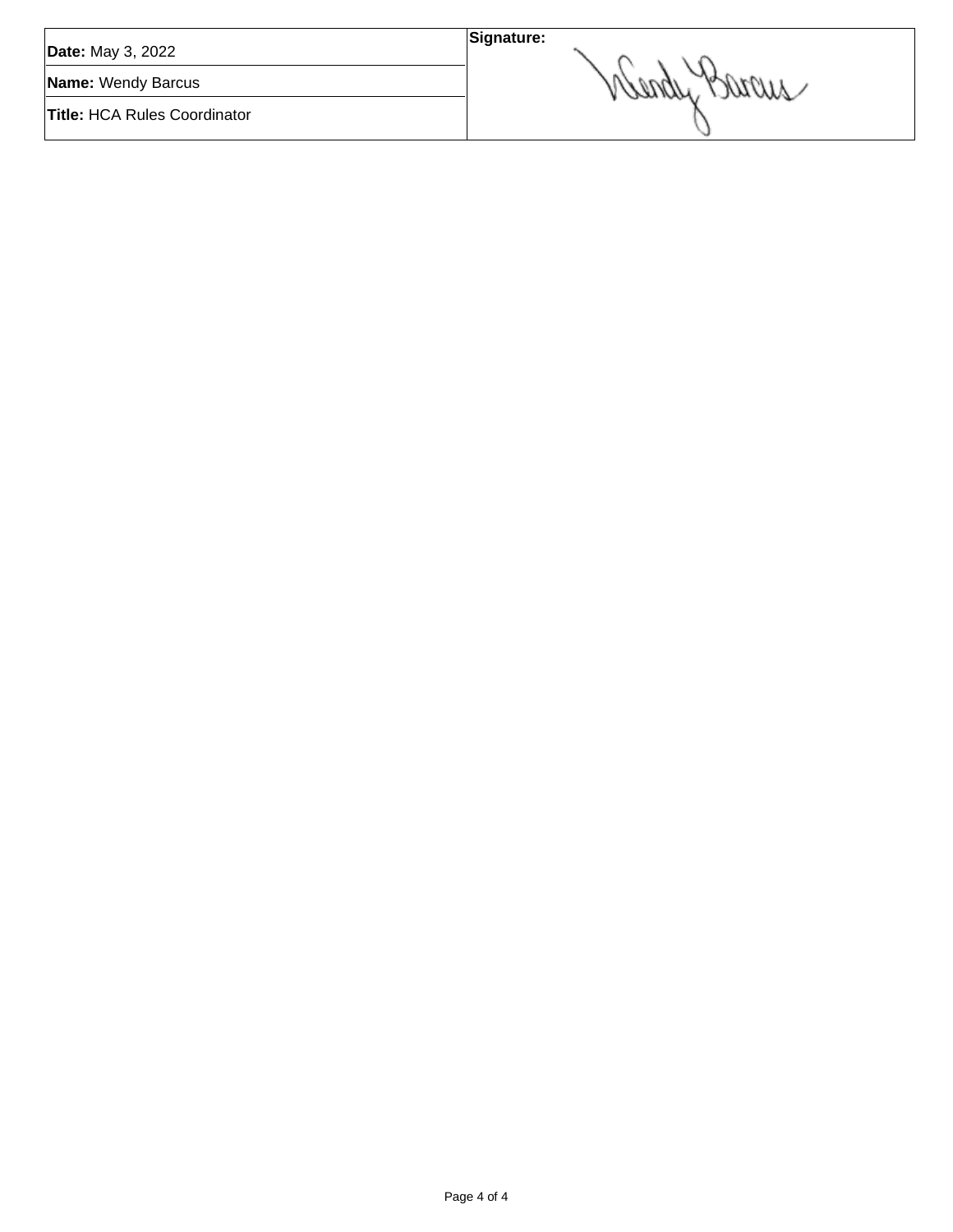AMENDATORY SECTION (Amending WSR 21-13-102, filed 6/18/21, effective 1/1/22)

**WAC 182-12-123 Is dual enrollment in public employees benefits board (PEBB) and school employees benefits board (SEBB) prohibited?**  Public employees benefits board (PEBB) medical and dental coverage is limited to a single enrollment per individual as described in subsections (1) through (5) of this section. Effective January 1, 2022, individuals are limited to a single enrollment in medical, dental, and vision plans in either the PEBB program or school employees benefits board (SEBB) program as described in subsection (6) of this section.

(1) An individual who has more than one source of eligibility for enrollment in PEBB medical and PEBB dental coverage (called "dual eligibility") is limited to one enrollment.

(2) An eligible employee may waive PEBB medical and enroll as a dependent under the PEBB medical plan of their spouse, state registered domestic partner, or parent as described in WAC 182-12-128.

(3) A dependent enrolled in PEBB medical or PEBB dental who becomes eligible for PEBB benefits as an employee must elect to enroll in PEBB benefits as described in WAC 182-08-197 (1) or (3). This includes making an election to enroll in or waive enrollment in PEBB medical as described in WAC 182-12-128.

(a) If the employee does not waive enrollment in PEBB medical, the employee is not eligible to remain enrolled in their spouse's, state registered domestic partner's, or parent's PEBB medical as a dependent. If the employee's spouse, state registered domestic partner, or parent does not take action to remove the employee (who is enrolled as a dependent) from their subscriber account, the PEBB program will automatically disenroll the employee's enrollment as a dependent the last day of the month before the employee's enrollment in PEBB benefits begins as described in WAC 182-12-114.

**Exception:** An enrolled dependent who becomes newly eligible for PEBB benefits as an employee may be dual-enrolled in PEBB medical and dental for one month. This exception is only allowed for the first month the dependent is enrolled as an employee, and only if the dependent becomes enrolled as an employee on the first working day of a month that is not the first day of the month.

(b) If the employee elects to waive their enrollment in PEBB medical, the employee will remain enrolled in PEBB medical under their spouse's, state registered domestic partner's, or parent's PEBB medical as a dependent.

(4) A child who is eligible for PEBB medical and PEBB dental under two subscribers may be enrolled under both subscribers but is limited to a single enrollment in PEBB medical and a single enrollment in PEBB dental.

(5) When an employee is eligible for the employer contribution toward PEBB benefits due to employment in more than one PEBB-participating employing agency the following provisions apply:

(a) The employee must choose to enroll under only one employing agency.

**Exception:** Faculty who stack to establish or maintain eligibility as described in WAC 182-12-114(3) with two or more state institutions of higher education will be enrolled under the employing agency responsible to pay the employer contribution according to WAC 182-08-200(2).

(b) If the employee loses eligibility under the employing agency, they must notify their other employing agency no later than ((sixty)) 60 days from the date PEBB benefits end through the employing agency described in (a) of this subsection to transfer coverage.

(c) The employee's elections remain the same when an employee transfers their enrollment under one employing agency to another em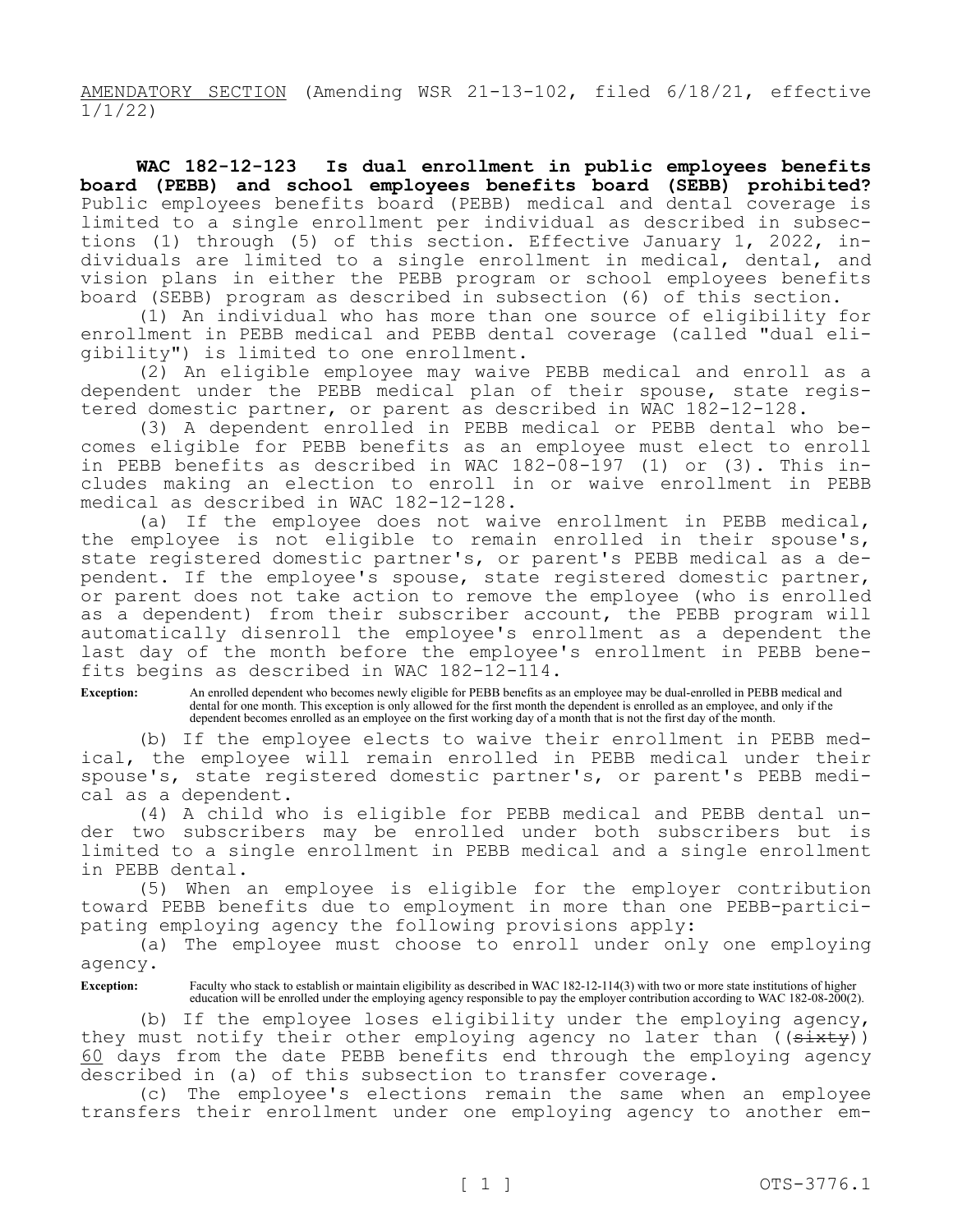ploying agency without a break in PEBB benefits for one month or more, as described in (b) of this subsection.

(6) An individual who has more than one source of eligibility for enrollment in the PEBB and SEBB programs is limited to a single enrollment in medical, dental, and vision plans in either the PEBB or SEBB program. An employee must elect to enroll in PEBB benefits as described in WAC 182-08-197, waive enrollment as described in WAC 182-12-128, or remove eligible dependents as described in WAC 182-12-262. If the ((individual)) employee takes no action to resolve the dual enrollment, the PEBB program or the SEBB program will automatically enroll or automatically disenroll the individual as described in (d) through (h) of this subsection.

(a) An eligible employee may waive enrollment in PEBB medical to enroll in SEBB medical only if they are enrolled in SEBB dental and SEBB vision as described in WAC 182-12-128. An employee who waives enrollment in PEBB medical to enroll in SEBB medical also waives enrollment in PEBB dental.

(b) An eligible employee who waives enrollment in PEBB medical when they are enrolled in other employer-based group medical, a TRI-CARE plan, or medicare as described in WAC 182-12-128, and are not enrolled in SEBB medical, may waive enrollment in PEBB dental only if they are enrolled in both SEBB dental and SEBB vision as an eligible dependent in the SEBB program.

(c) A school employee in the SEBB program who waives SEBB medical, SEBB dental, and SEBB vision for PEBB medical must be enrolled in PEBB dental. If (( $n$ ecessary,)) the school employee is not already enrolled in PEBB dental, the PEBB program will automatically enroll the ((individual)) school employee in the associated subscriber's PEBB dental.

 $((+e))$  (d) If the employee is enrolled only in PEBB dental, and is also enrolled in SEBB medical, and no action is taken to resolve their dual enrollment, the employee will remain in SEBB medical. The PEBB program will automatically disenroll the employee from PEBB dental in which they are enrolled. If the employee is not already enrolled in SEBB dental or SEBB vision, the SEBB program will automatically enroll them in both as described in WAC 182-31-070 (6)(g). The employee's enrollment in PEBB program life insurance, accidental death and dismemberment (AD&D) insurance, and long-term disability (LTD) insurance will remain.

 $((\overline{(d)}))$  (e) If the employee is enrolled in PEBB medical and is also a school employee in the SEBB program and enrolled in SEBB medical, and the employee has been enrolled in SEBB medical longer than they have been enrolled in PEBB medical, and no action is taken by the employee to resolve their dual enrollment, they will remain in SEBB medical. The PEBB program will automatically disenroll the employee from PEBB medical and PEBB dental. The employee's enrollment in PEBB program life insurance, AD&D insurance, and LTD insurance will remain. If the employee ((eligible under both the PEBB program as an employee and the SEBB program as a school employee is not enrolled in any medical, but is enrolled only in PEBB dental and SEBB vision (with or without SEBB dental), the employee will remain in SEBB vision and if enrolled, SEBB dental)) is not enrolled in medical under either the PEBB or SEBB program but is enrolled only in PEBB dental and SEBB vision (with or without enrollment in SEBB dental), the employee will remain in SEBB vision and if enrolled, SEBB dental. If the employee is not already enrolled in SEBB dental, the SEBB program will automati